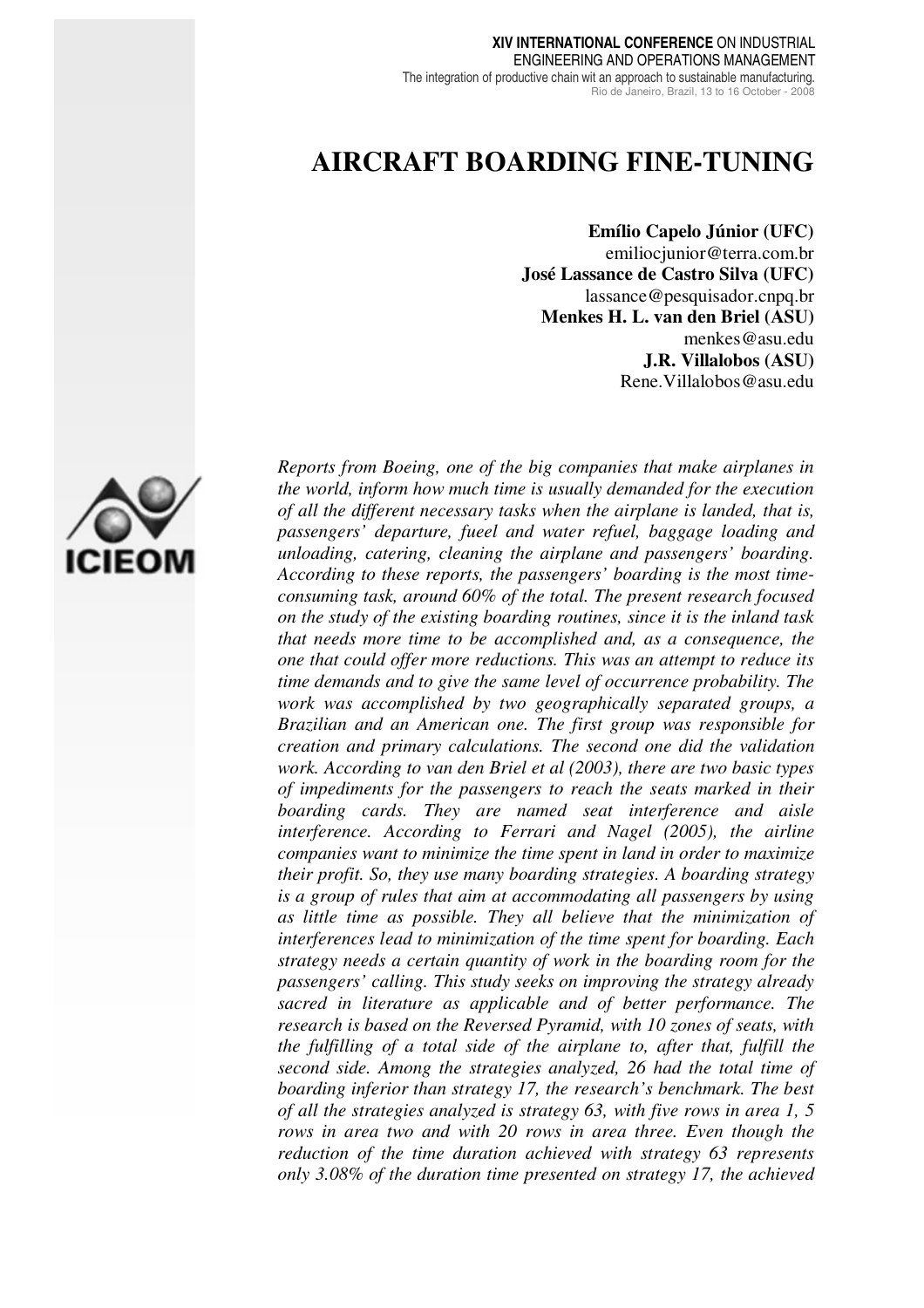

*represent a lot, from the planning of enlargement of airport installations to the profit maximization from air companies. In a market where profitability is around 6%, a reduction of more than 3% of idle time is really significant. If we analyze a bit more, this redu* 

*Palavras-chaves: aircraft boarding simulation strategies* 

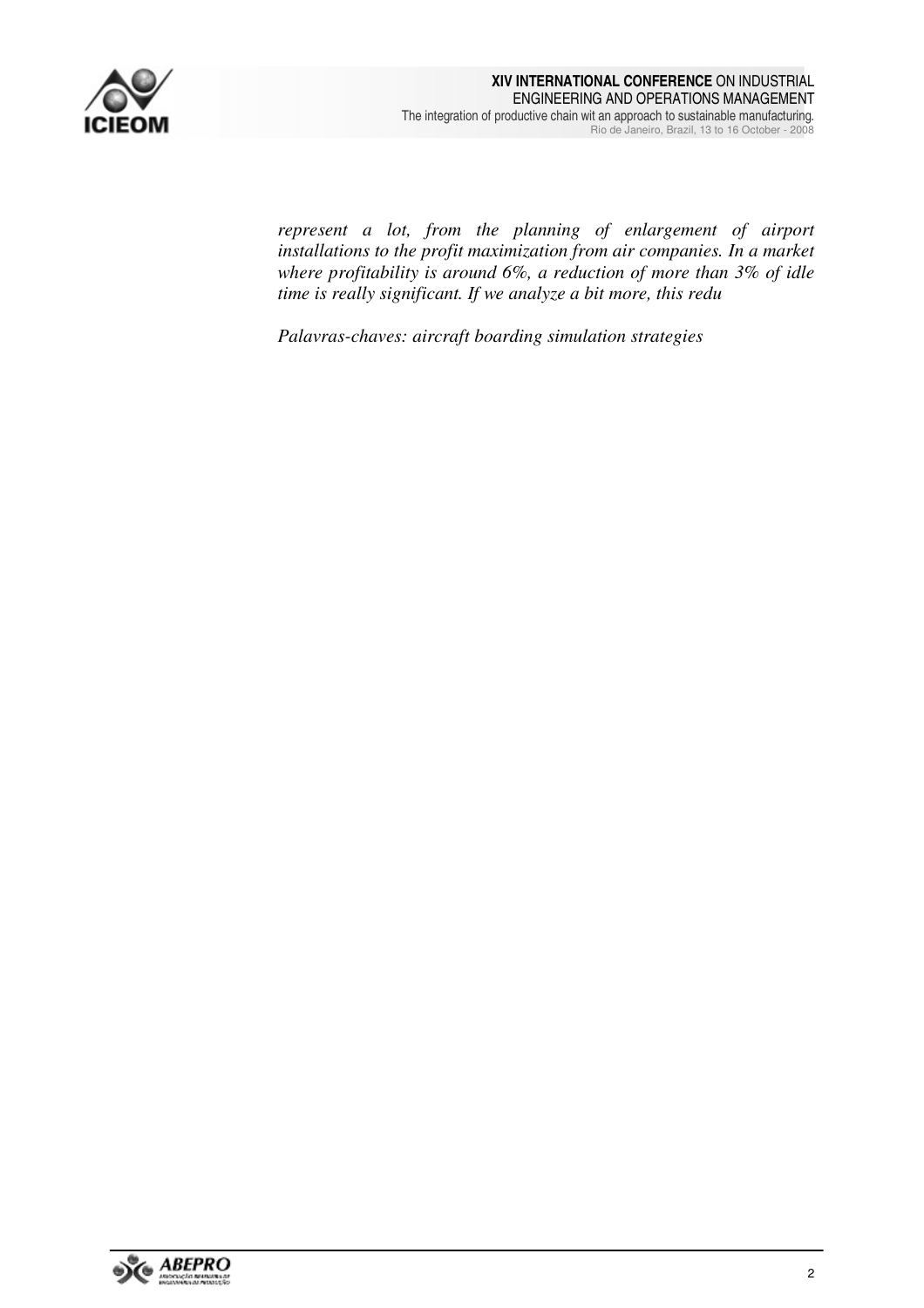

# **1. Introduction**

The sector of passenger air transportation in Brazil has been through embarrassing situations in the last two years. Crowded airports, many canceled and late flights, and overbookings are some of the problems. The situation involves airline companies who try, in isolation, to maximize their profit, government executive institutions that control the public politics of the sector – apparently neglecting their function, and of course the passengers who have been affected the most by the recent episodes.

Over the last decade, most Brazilian airports have gone through meaningful structural renovations in their installations, concerning the social aspect. But the basic productive installations, such as landing and departure runways were not changed. People believe that definite solutions related to the decreasing of some airports capacity will only occur over the long term, since they depend on investments in this kind of installation, which demand much more time and resources. However, the consequences of the recent episodes could have been minimized or even extinguished.

These episodes were originated by the planning of how to use equipment and by the Brazilian airport installations. The public politics for this sector is old. The planning for a national air traffic needs technical support tools for its preparation. The implementation of a new traffic, as it happened recently, does not have any statistical study that can determine the level of trust in its operation. Reports from Boeing, one of the big companies that make airplanes in the world, inform how much time is usually demanded for the execution of all the different necessary tasks when the airplane is landed, that is, passengers' departure, fuel and water refuel, baggage loading and unloading, catering, cleaning the airplane and passengers' boarding. According to these reports, the passengers' boarding is the most time-consuming task, around 60% of the total.

This paper is focused on the study of the existing boarding routines, since it is the task that needs more time to be accomplished and, as a consequence, the one that could offer more reductions. This was an attempt to reduce its time demands and to give the same level of occurrence probability. The work was accomplished by two geographically separated groups, a Brazilian and an American one. The first group was responsible for creation and primary calculations. The second group did the validation work.

Thus, the present paper aims at offering the reader a summarized view of the main ideas that guide airplane boarding researchers nowadays. Besides, it wants to present a comparative study of the strategies used by national and international companies. Finally, the article shows the strategy created by the authors, which is based on a well-known strategy of researchers from an American university, which presents a better performance than the other strategies found in the related literature.

### **2. Methodology**

The research used the experimental method, since it aimed at investigating if the variation in the size of the ten seat zones, for each analyzed strategy, would cause effects in the total duration of the passengers' boarding. The research also used the statistical method, because it wanted to measure these effects. These classifications follow the theory present in Barbosa

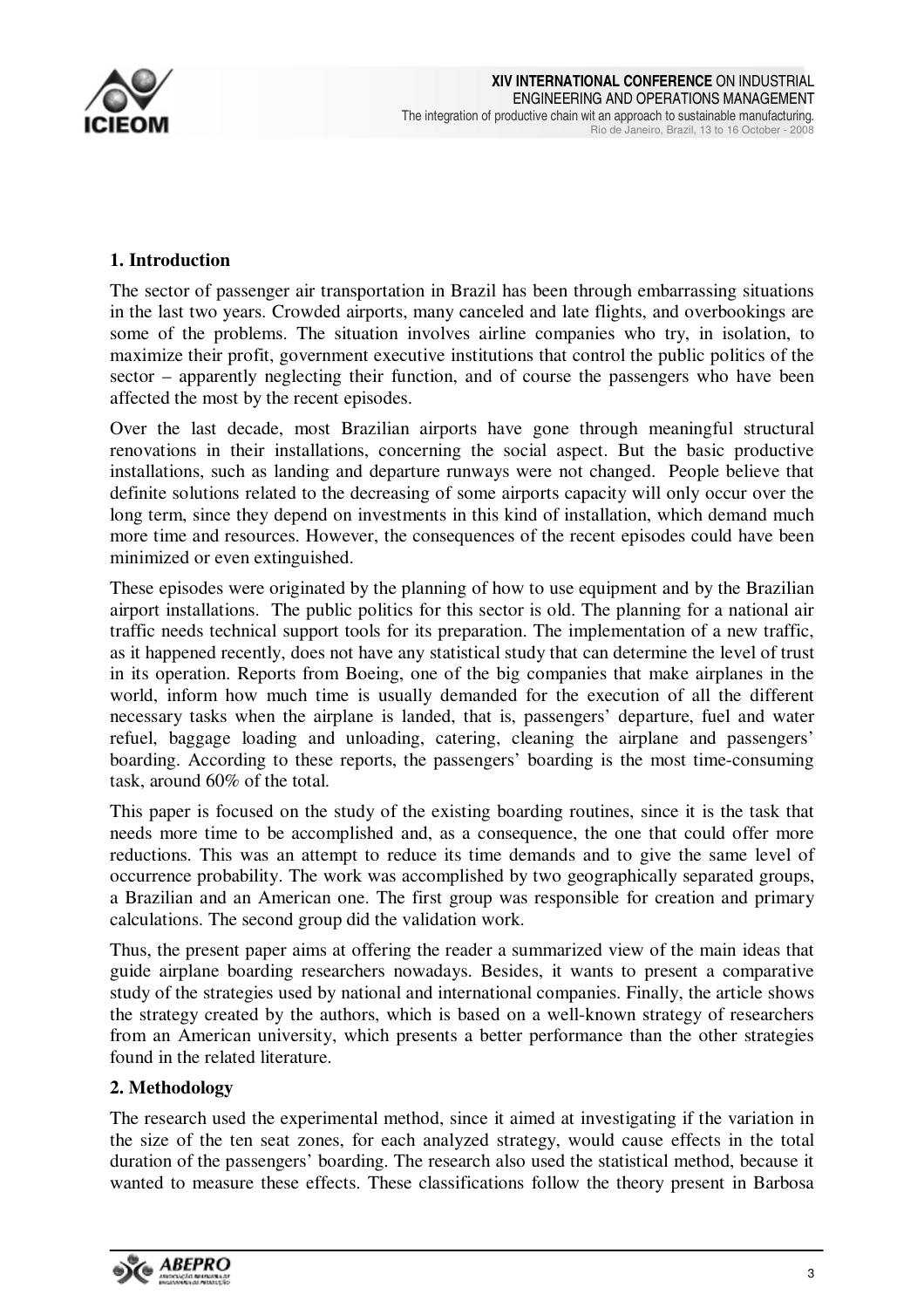

(2001) and Fachin (2001). The laboratory research was developed in a computer science environment, by using the Monte Carlo Simulation Method. IBM PC Pentium Core 2 Duo E4500 2,2 GHz with 1 gigabyte of RAM computers were used. The execution of each of the simulations lasted around 50 minutes.

The team of researchers was divided in two groups. The first one, in Brazil, made the experiments in its primary phase. The second one, in the United States, accomplished the validation of the results, working with a model, which was already tested in a previous research. The validation phase was very important because it found errors in the new model at the beginning of the research.

# **3. Theoretical reference**

# **3.1. Monte Carlo Simulation**

We can understand the classification of the study of systems though Figure 01, found in Law and Kelton (1991), as it follows.



Source: Law e Kelton (1991) Figure 01 – Systems Study Classification

According to Correia, Moura and Forte (2002,4), "Projection is the process of previewing the future, previewing what can happen and considering the consequences over time. Projection also means to plan an expected behavior of what is going to happen".<sup>1</sup> They also affirm that "the probability methods have the advantage of considering the effect of the risk in the projection. (...) Three forms of projection that consider the risk are the Sensitivity Analysis, the Scenery Analysis and the Monte Carlo Method of Simulation".<sup>ii</sup>

The Monte Carlo Simulation method consists of giving a value to a certain parameter through the lottery of a lottery number, between zero and one and of obtaining the correspondent number in a distribution of accumulated probability. This way, at each simulation instant, the independent variable assumes a new value, generated randomly, but following a rule of formation given by the distribution.

According to Casarotto and Kopittke (2001,344), "simulation is a powerful tool, but one must be careful with defining types and parameters of distribution and each variable, or completely useless results may be obtained."iii. According to Lustosa, Ponte and Dominas (2004, p. 268) *in*: CORRAR; THEÓPHILO (Org), 2004), simulation is a quantitative technique which permits the realization of various experiments in a model through the manipulation of critical variables and that permits the one who makes decisions to choose one of the action alternatives through the analysis of the results obtained.

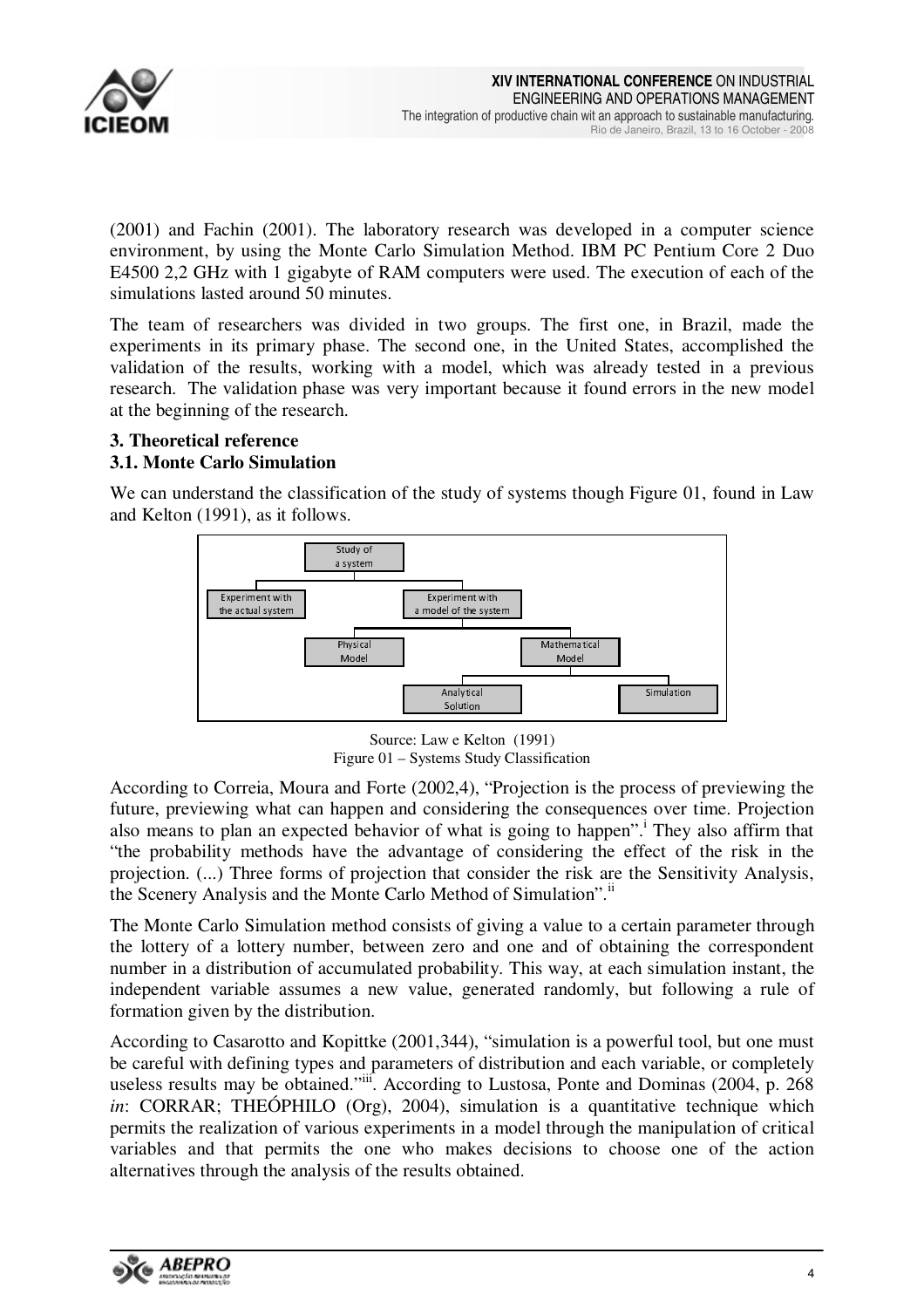

According to Capelo Júnior (2006), "the purpose of simulation is to describe the distribution and characteristics of the possible values of a dependent variable, after the possible values and behaviors of the related independent variables are determined."<sup>iv</sup>. The experience in a real environment is more accurate, but it usually takes a lot of time and costs a lot of money. Simulation, on the other hand, is a fast and cheap way to acquire the results that are normally obtained through the real experience. (MOORE; WEATHERFORD, 2005, p. 428).

The word simulation refers to a method whose intention is to imitate some real system, mainly when other analytical methods are mathematically too complex. A system is a group of components that act and interact among them, aiming at a certain purpose. The study of a system can be done through observations in the real system or from the elaboration of a model that permits its comprehension and a prevision of its behavior under certain conditions. (LUSTOSA; PONTE; DOMINAS, 2004, p. 244).

### **3.2. The Air Boarding Problem**

According to van den Briel et al (2003), there are two basic types of impediments for the passengers to reach the seats marked in their boarding cards. They are named seat interference and aisle interference, as shown in figure 02, as follows.

The first one, the seat interference, occurs when a passenger, after reaching the row where his seat is and putting his baggage away, sees that there is another passenger already seated, blocking his progress. In this case, there will be a delay for all the passengers who are in the aisle. The passenger who is seated will have to stand up for the other passenger to sit down. As an example, in case passenger (4) has seats 6A or 6B in his card, he will have to wait for the passenger (1) to stand up and let him pass. The passengers (5) and (6) will have to wait until they can go to their seats. In case the seat reserved for passenger (4) is any seat from line 3, 4 or 5, or even seats 6D or 6E, he does not have to wait.

The second interference, in the aisle, occurs when a passenger walks towards the row where his seat is and is stopped by another one, who is standing in the aisle, putting his baggage away in the upper compartments. As an example, in case passenger (4) has marked in his card any seat from the row 8, that is, seats 8A, 8B, 8C, 8D, 8E or 8F, he will have to wait for passenger (3) to finish putting his baggage away, and then keep walking. In this case, passengers (5) and (6) will have to wait also.

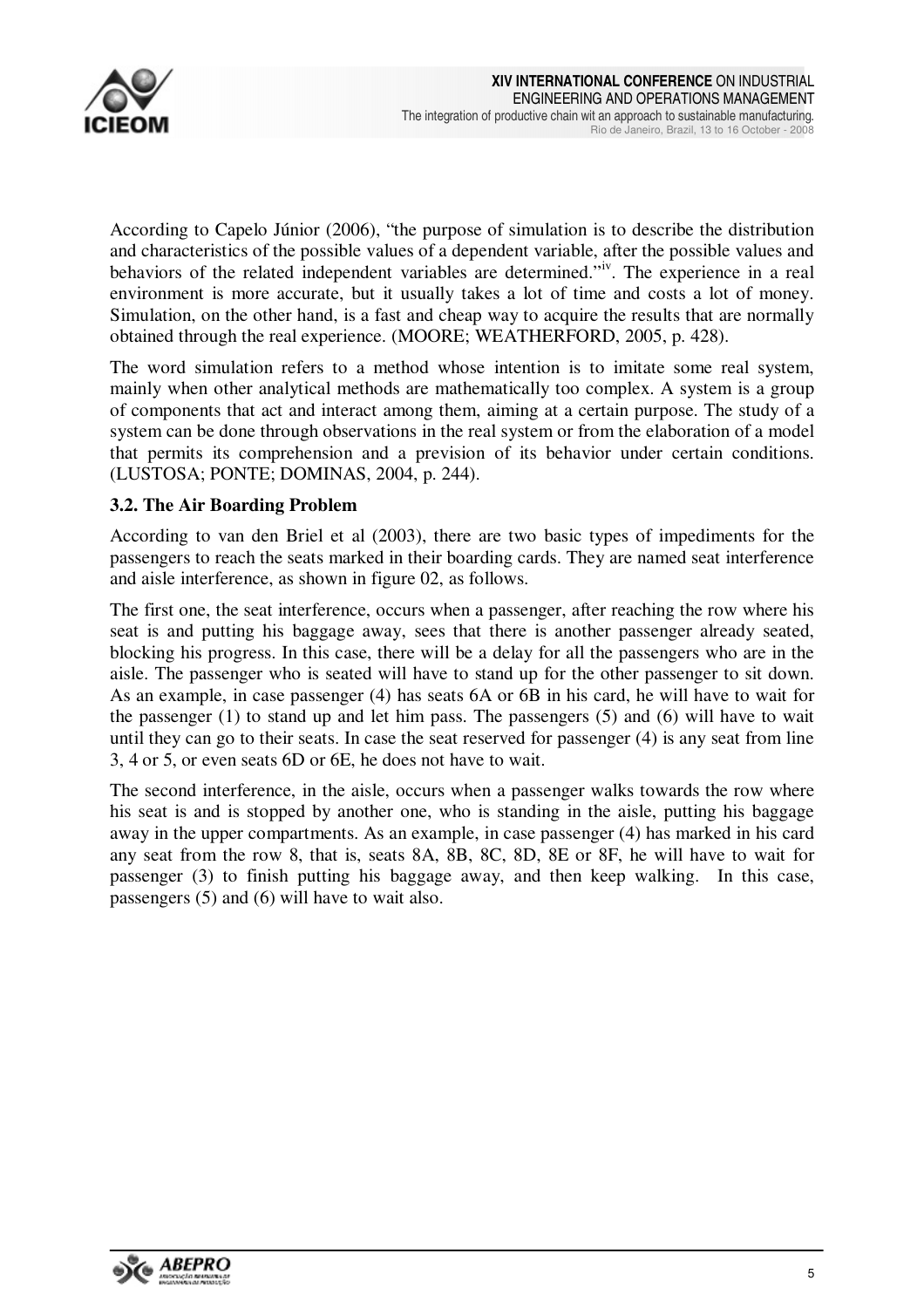

#### **XIV INTERNATIONAL CONFERENCE** ON INDUSTRIAL ENGINEERING AND OPERATIONS MANAGEMENT The integration of productive chain wit an approach to sustainable manufacturing. Rio de Janeiro, Brazil, 13 to 16 October - 2008



Figure 02 – Interferences

According to Ferrari and Nagel (2005), airline companies want to minimize the time spent on the ground in order to maximize their profit. So, they use many boarding strategies. A boarding strategy is a group of rules that aim at accommodating all passengers by using as little time as possible. They all believe that the minimization of interferences lead to minimization of the time spent for boarding.

This paper uses a graphic form to describe the strategies. This form is the same used in the international literature. In figure 03, we see the layout of a typical airplane, having three seats on the left of the aisle, identified by A, B and C, and three seats on the right side of the aisle, identified by D, E and F. We can also observe the numbers on the 30 seats.

The color code serves to establish a calling order for boarding each of the zones. First they call passengers with seats marked in the yellow zones, then in the blue ones, orange, green and finally pink. When there is a difference in tonality, the zones in the lighter tones have priority in boarding, compared to the zones in darker tones. Passengers from the same zone can be in any position in the line.

Each strategy needs a certain quantity of work in the boarding room for the passengers' calling. The higher the number of zones of seats in the airship, the longer it takes to organize a line. It is considered an applicable strategy when the difficulty and work levels imposed demands less time than the necessary to the passenger's accommodation. It is also necessary to be worried about the passengers' opinions to a possible discomfort perceived by them.

Strategy 5 exposed below in figure 03 calls all the passengers to the flight to board at the same time. This way there is a high number of interferences, in the seat and in the aisle.

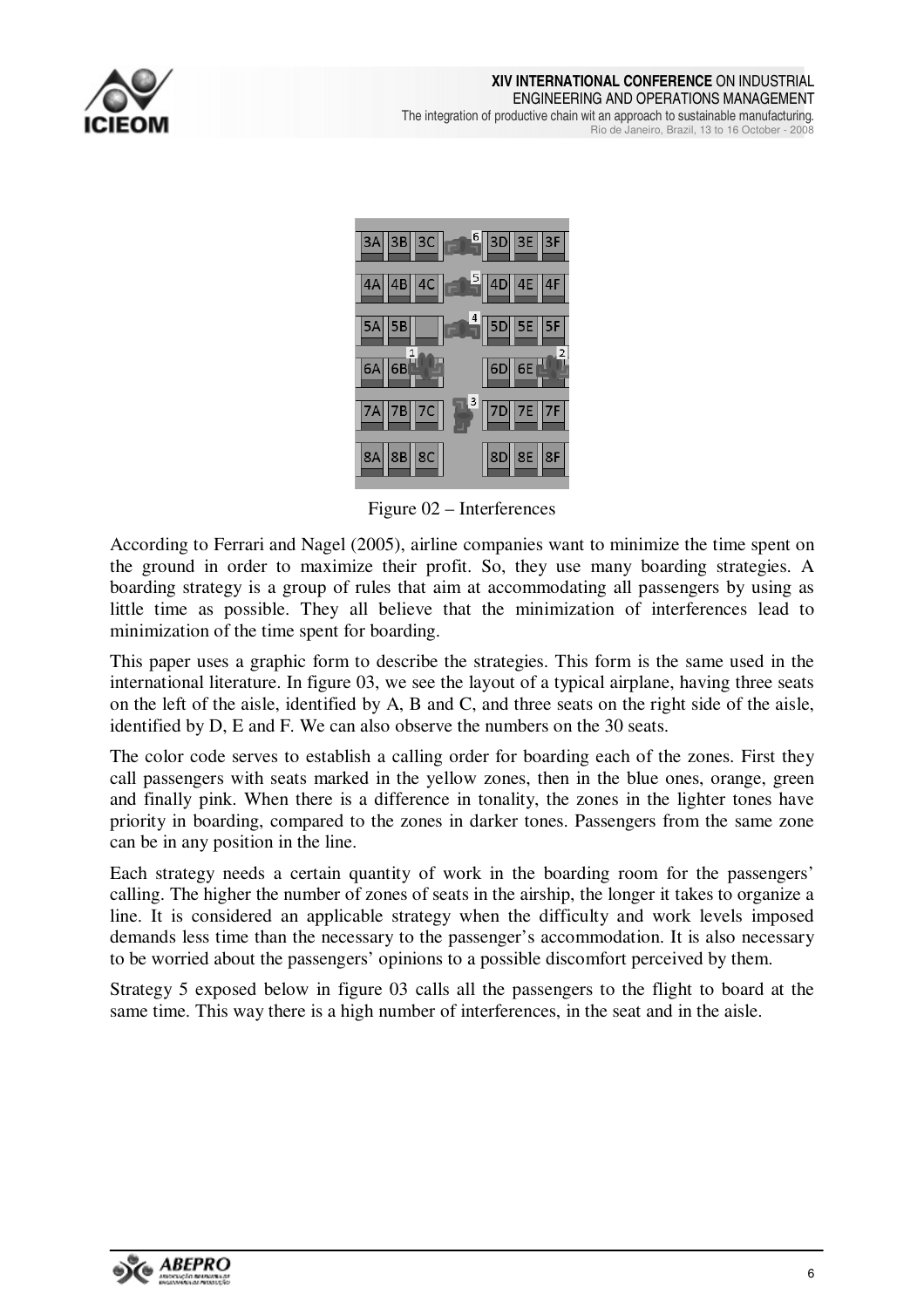



Strategy 7, exposed below in figure 04, calls the passengers to board divided in three zones. First, the passengers in the window seats. Second, the passengers in the middle seats, and third the passengers in the aisle seats. With this strategy, interferences among the seats will be avoided, but there are still some interferences in the aisle.

|                |        |   |                |   |   |   |   |   |        |    |                      | R  | $\Omega$ | W               | - S             |    |    |                 |    |       |    |    |           |    |          |       |  |
|----------------|--------|---|----------------|---|---|---|---|---|--------|----|----------------------|----|----------|-----------------|-----------------|----|----|-----------------|----|-------|----|----|-----------|----|----------|-------|--|
|                | ົ<br>∠ | З | 4              | 5 | 6 |   | 8 | 9 |        | 12 | 13                   | 14 | 5        | 16              | 17              | 18 | 19 | <b>20</b>       | 21 | 22    | 23 | 24 | 25        | 26 | 27 28    | 29 30 |  |
| F              |        |   |                |   |   |   |   |   |        |    |                      |    |          |                 |                 |    |    |                 |    |       |    |    |           |    |          |       |  |
| F              |        |   |                |   |   |   |   |   |        |    |                      |    |          |                 |                 |    |    |                 |    |       |    |    |           |    |          |       |  |
|                |        |   |                |   |   |   |   |   |        |    |                      |    |          |                 |                 |    |    |                 |    |       |    |    |           |    |          |       |  |
|                |        |   |                |   |   |   |   |   |        |    |                      |    |          |                 |                 |    |    |                 |    |       |    |    |           |    |          |       |  |
|                |        |   |                |   |   |   |   |   |        |    |                      |    |          |                 |                 |    |    |                 |    |       |    |    |           |    |          |       |  |
| B              |        |   |                |   |   |   |   |   |        |    |                      |    |          |                 |                 |    |    |                 |    |       |    |    |           |    |          |       |  |
| $\overline{A}$ |        |   |                |   |   |   |   |   |        |    |                      |    |          |                 |                 |    |    |                 |    |       |    |    |           |    |          |       |  |
|                | ာ      | 3 | $\overline{4}$ | 5 | 6 | ⇁ | 8 | 9 |        | 12 | 13                   | 14 | 15       | 16 <sup>1</sup> | 17 <sup>1</sup> | 18 | 19 | 20 <sup>1</sup> | 21 | 22 23 |    |    | $24$   25 |    | 26 27 28 | 29 30 |  |
|                |        |   |                |   |   |   |   |   | $\sim$ |    | $\sim$ $\sim$ $\sim$ |    |          | . .             |                 |    |    | -               |    |       |    |    |           |    |          |       |  |

**Figure 4 - S t r a t e g y 7**

Strategy 12, exposed in figure 05, calls the passengers to board in six zones. First to board the airplane are the passengers in the window seats, but only the ones in column A. Right after that, the passengers from the middle seats, but only in column B, and at last the passengers from the aisle seats in column C. Afterwards, the passengers from the window seats, column F. After that, the passengers in column E, the middle, and, at last the passengers in column D, aisle. In this way, interferences in the seats are avoided and the interferences in the aisle are reduced, but not completely avoided.

Strategy 13, exposed in figure 06, calls the passengers to the board divided in two zones. First, to board the airplane are the passengers in the second half of the airplane, which are the seats in the bottom part. Second, the passengers in the first half of the airplane board the airplane, which are the seats in the front part. The aim of this strategy is to reduce interferences in the aisle. But the number of interferences among the seats is still high.

Strategies 15 and 17, exposed in pictures 07 e 08, are adaptations of the strategies found in Ferrari and Nagel's work (2005). Strategy 20, exposed in figure 09 is an adaptation of Van Den Briel et al (2005). These adaptations were necessary to turn them compatible to A320's capacity operating in Brazil, which is of approximately 180 passengers.

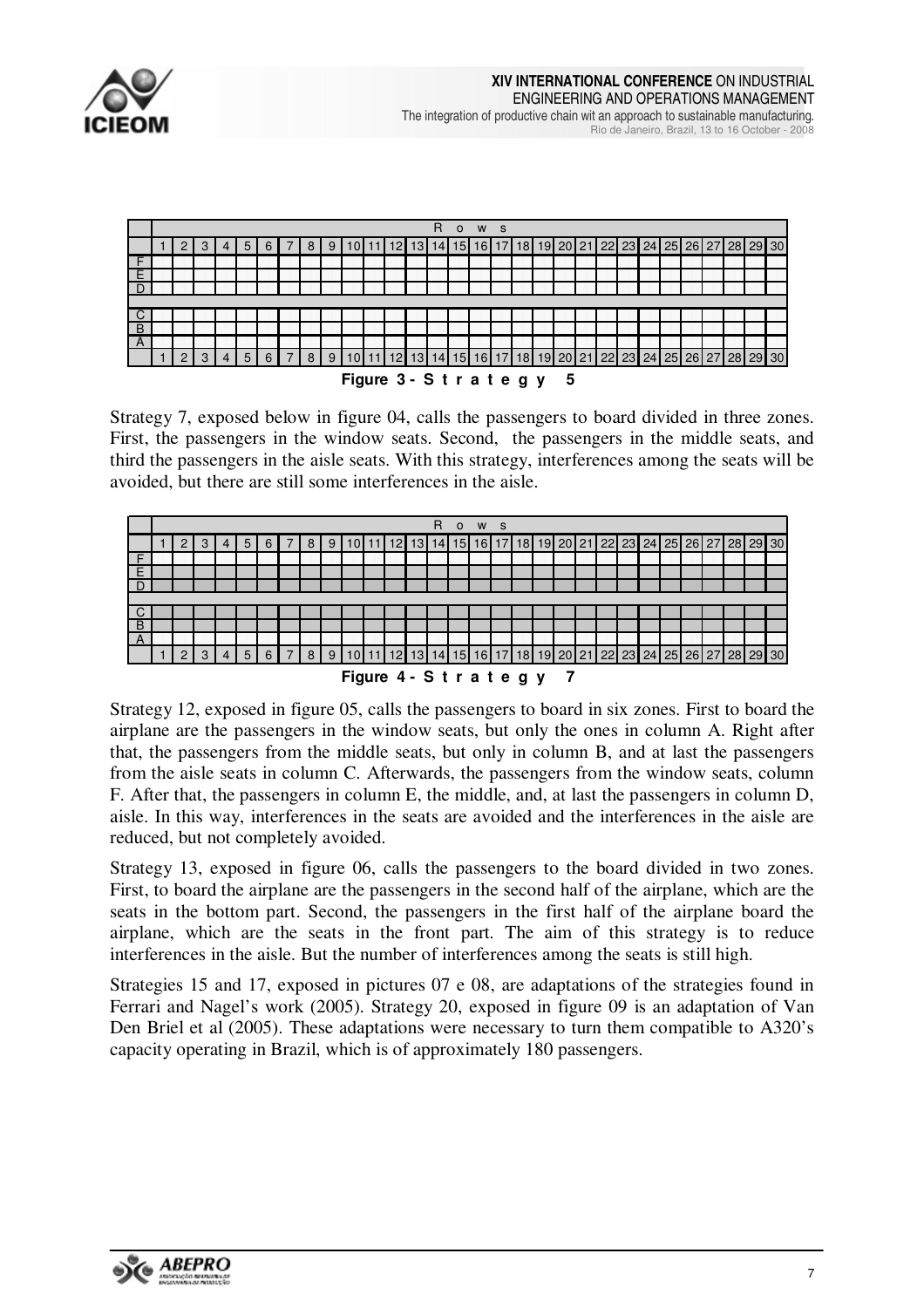

**XIV INTERNATIONAL CONFERENCE** ON INDUSTRIAL ENGINEERING AND OPERATIONS MANAGEMENT

The integration of productive chain wit an approach to sustainable manufacturing.

Rio de Janeiro, Brazil, 13 to 16 October - 2008



Strategy 2, exposed in table 01, is the known case of better performance, but is not applicable. It works in a very close way to strategy 7, with the additional implementation of the decreasing order of seats in each of the six zones. In a practical way, it is considered that a strategy has 180 zones since every person has his own specific order of boarding. The complexity level to operate this strategy is really high, what makes it impractical.



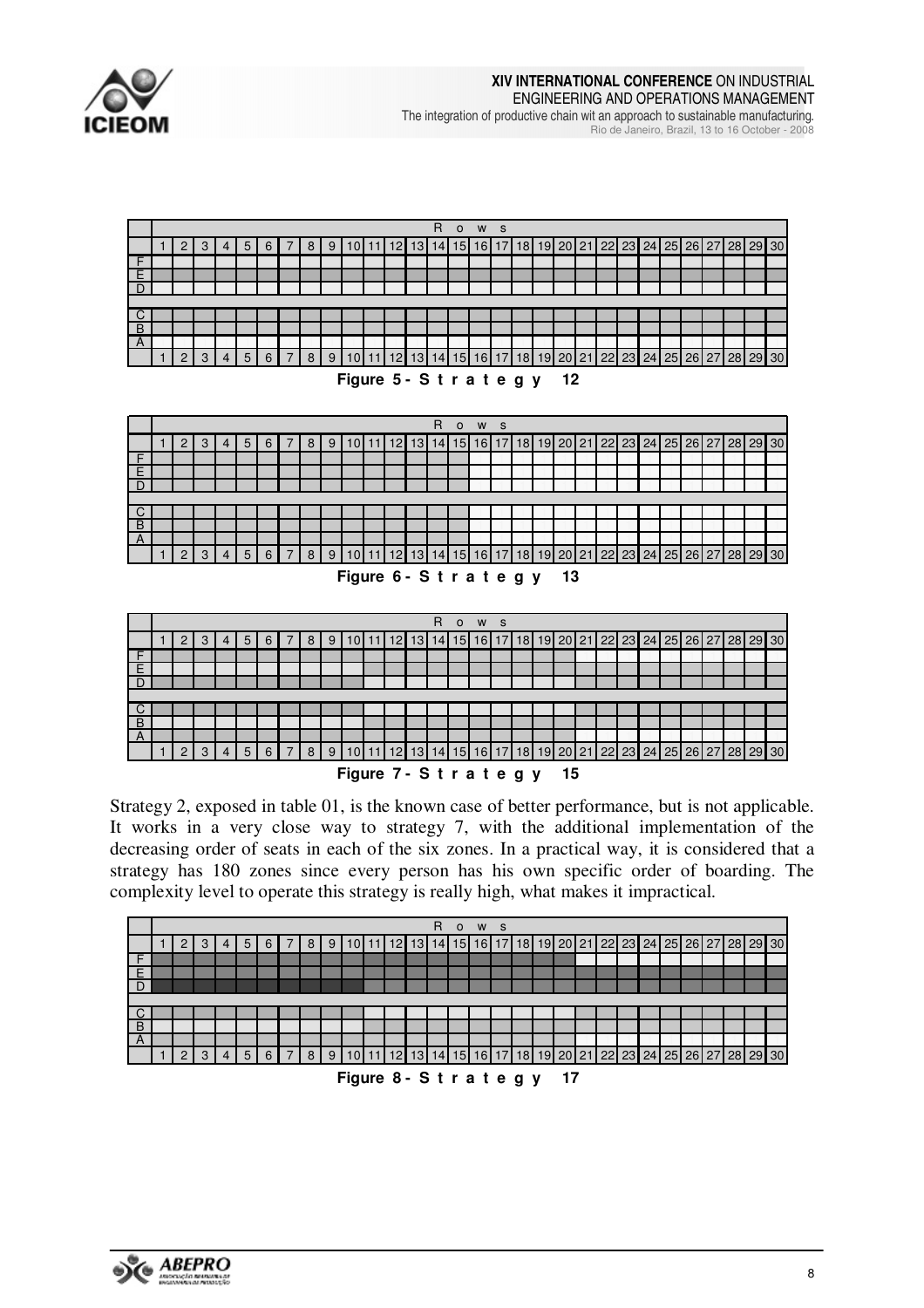



Table 01 – Comparative of performance

# **4. Procedures**

This study seeks to improve a boarding strategy that was shown to have good performance in the previous literature. The research is based on the Reversed Pyramid, with 10 zones of seats, with the fulfilling of a total side of the airplane to, after that, fulfill the second side. Such strategy, number 17, based on the work of Ferrari and Nagel (2005), was already shown in figure 08, above.

Several assumptions were made, similar to the ones found in referenced articles. Among them, it is necessary to highlight the inexistence of different speeds of dislocation from the passengers in the line to find their own seats, the inexistence of different level of difficulty to keep each volume of hand luggage, the inexistence of intervals on the line of passengers boarding the plane, the maximum capacity of 30 passengers stood up in the aisle and in the treatment of special care people such as old people, pregnant, minor ages ones and difficult locomotion passengers. In all the experiments the airplane was full, which means the boarding of 180 passengers.

The probable variations that could interfere in the stock process were the quantity of volume in the hand luggage and the number of seats marked for each passenger. It is necessary to highlight that the frequency distribution for the variable hand luggage is compatible to the national reality. It is also necessary to mention that the program works with a penalty table, for the cases of seat interference. The referred table was only used in the calculation of the times of interference already found in literature, exposed in the theoretical references. The strategies proposed and analyzed by the authors did not use the referred table since they do

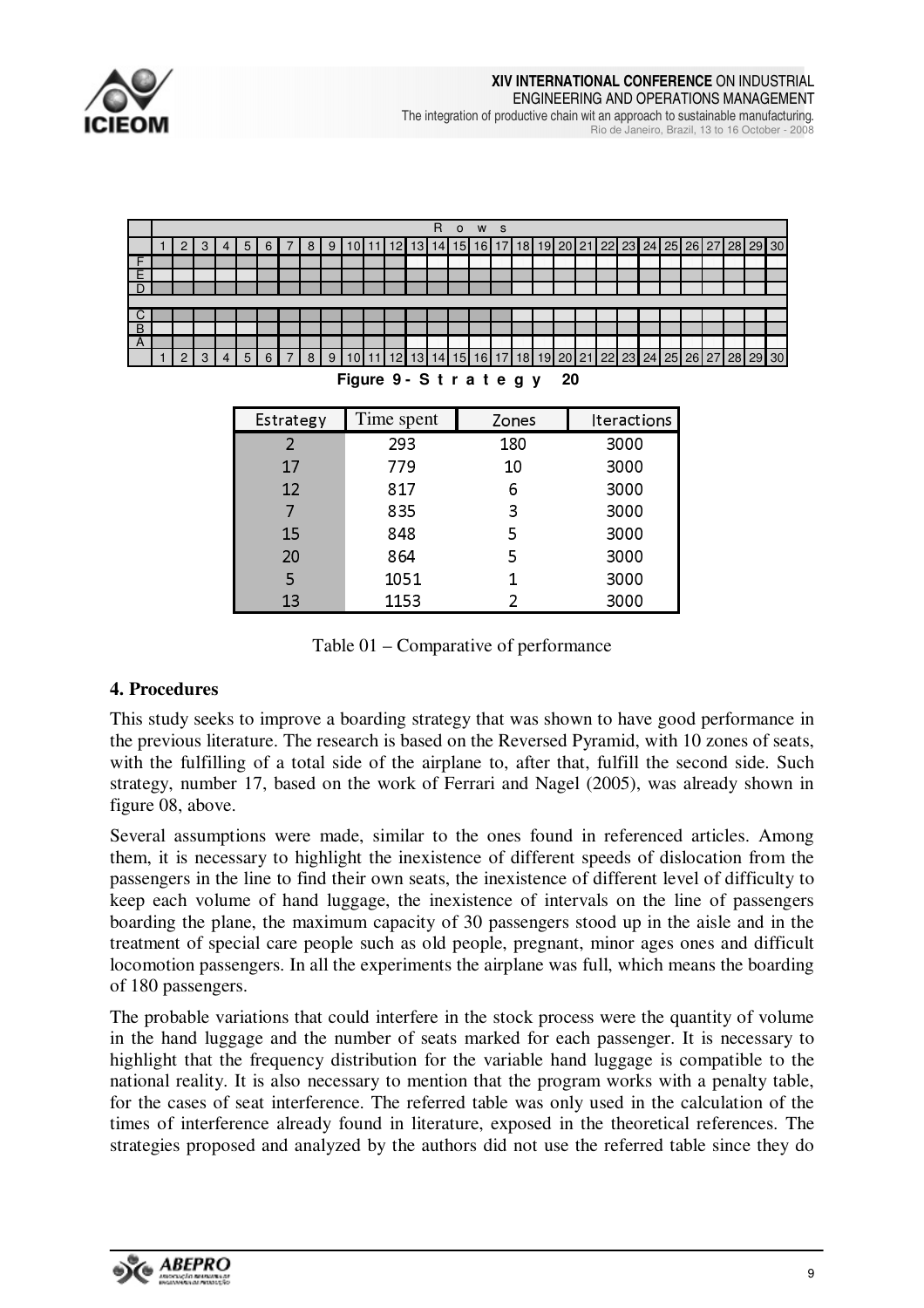

create seat interferences, which is one of the main characteristics of the Reversed Pyramid strategy.

The occupation of the ten zones of seats, in all the analyzed strategies, follows the same order exposed in figure 10. What distinguishes one strategy from the other is the size of each of the three areas. Best remark that all the six columns of seats, what means the two columns of the windows  $(A \text{ and } F)$ , the two columns of the middle  $(B \text{ and } E)$ , have the same quantity of seats in each of the three areas, which is applied to all the analyzed strategies.

It is also necessary to emphasize that the main strategies found in the literature, exposed in the theoretical references, were adapted for the use of the 180 passengers configurations. It is usual to observe A320 airplanes operating abroad with the 26 rows and 6 columns layout, totaling 156 passengers. In domestic operations, the same airplane suffered successive changes in its configuration, presenting today the 28 and 29 rows per column, totaling 168 to 174 passengers. The study was elaborated with 30 rows of six columns, trying to anticipate these new modifications.



50 variations of strategy 17 were analyzed, divided in 4 groups. For each one of them, the experiment consisted of 3.000 runs. The independent variables were the size of the three areas and the dependent variable was the duration of the boarding. The total number of possibilities for each study, with three areas of different sizes, is of 406. From these, 50 were studied with a higher possibility of success.

# **5. Result**

Among the strategies analyzed, 26 had the total time of boarding inferior than strategy 17, which is used as the benchmark. The best of all the strategies analyzed is strategy 63, with five rows in area 1, 5 rows in area two and with 20 rows in area three, related to group 1 and exposed on figure 11.

Group 1 had as formation criteria to keep areas 1 and 2 in the same size while area 3 is with the rest of the 30 total rows. Graphic 01 shows that there is a minimum point in function of time duration, exactly in strategy 63.

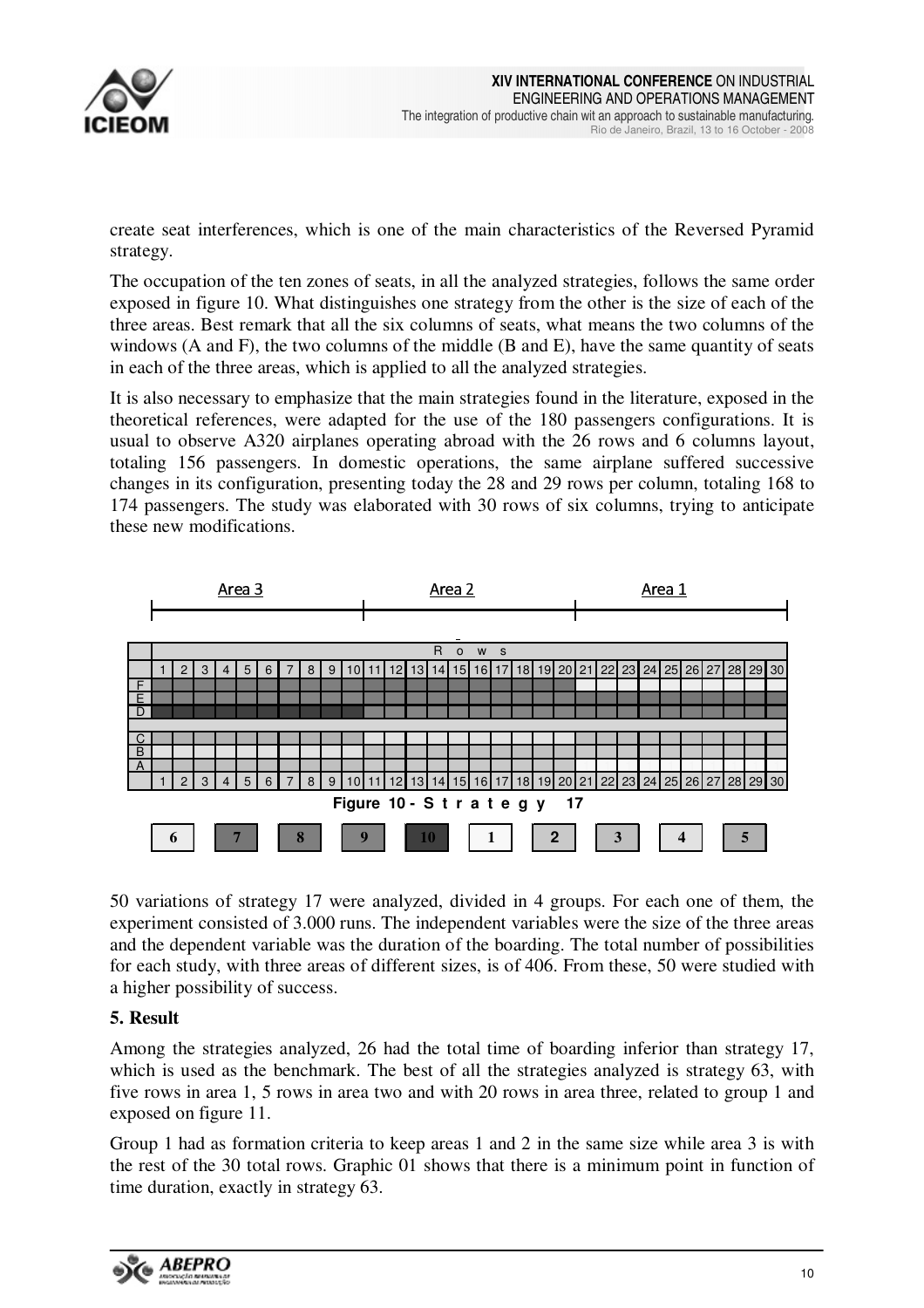

#### **XIV INTERNATIONAL CONFERENCE** ON INDUSTRIAL ENGINEERING AND OPERATIONS MANAGEMENT The integration of productive chain wit an approach to sustainable manufacturing. Rio de Janeiro, Brazil, 13 to 16 October - 2008



Group 2 had as formation criteria to keep areas 1 and 3 in the same size while area 2 is with the rest of the total 30 rows. Graphic 02 shows that there is a minimum point if function of time duration, exactly in strategy 51. Figure 12 shows the characteristics of the winner strategy in this group.



| Figure 11 - Strategy 63 |  |  |  |  |  |  |  |  |  |  |
|-------------------------|--|--|--|--|--|--|--|--|--|--|
|-------------------------|--|--|--|--|--|--|--|--|--|--|



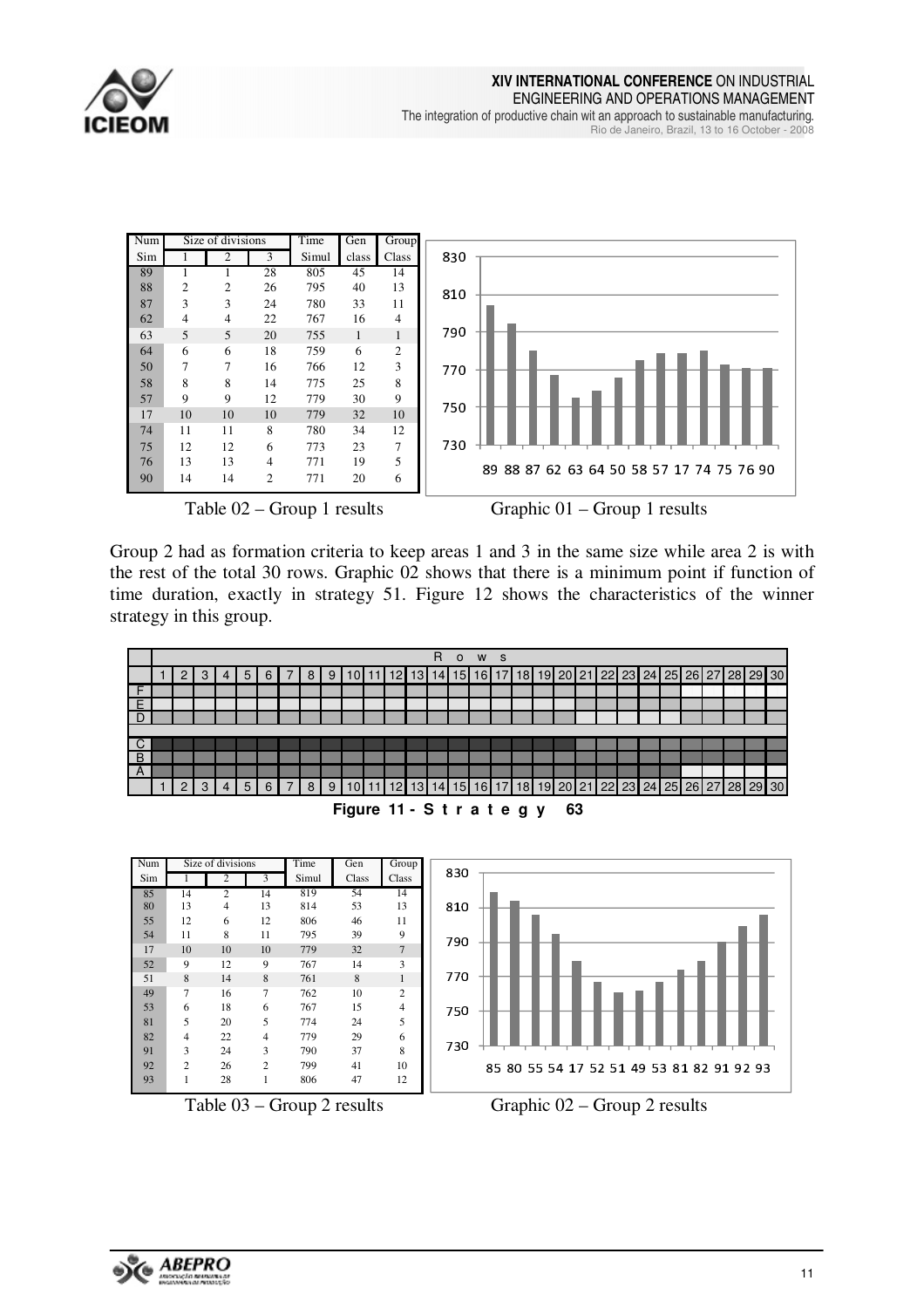



Group 3 had as a formation criteria to keep areas 2 and 3 in the same size while area 1 remains with the rest of the total 30 rows. Graphic 03 shows that there is a minimum point if function of time duration, exactly in strategy 78. Figure 13 shows the characteristics of the winner strategy in this group.



Group 4 had as formation criteria to keep area 2 with 10 rows, to initiate area 1 with 1 row and area 3 with the rest. The number of rows increased in area 1 with the consequent reduction of quantity in area 3. Graphic 04 shows that there is a minimum point if function of time duration, exactly in strategy 51. Figure 14 shows the characteristics of the winner strategy in this group.

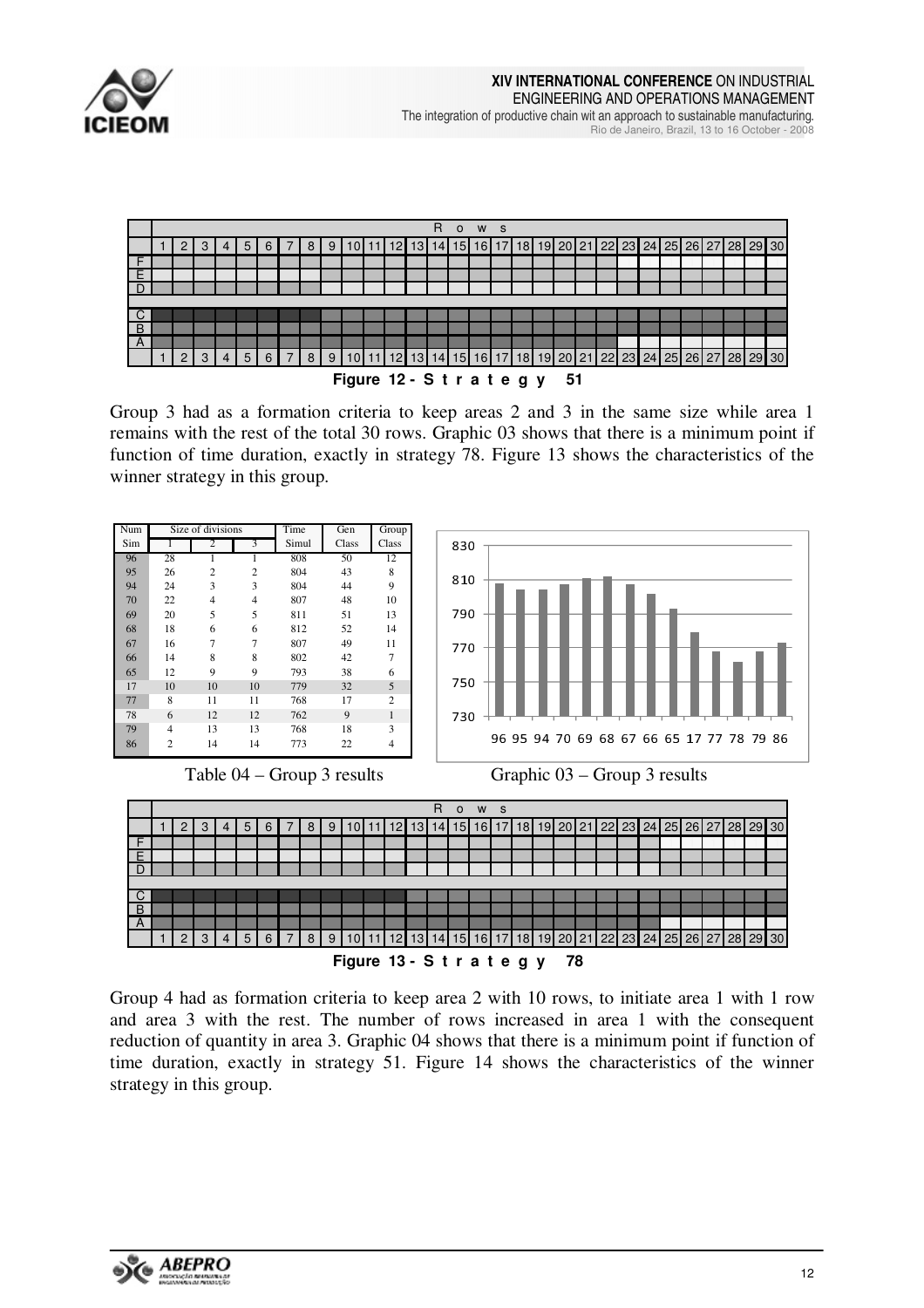

**XIV INTERNATIONAL CONFERENCE** ON INDUSTRIAL

ENGINEERING AND OPERATIONS MANAGEMENT The integration of productive chain wit an approach to sustainable manufacturing.

Rio de Janeiro, Brazil, 13 to 16 October - 2008



### **6. Final Considerations**

Even though the total boarding time achieved by strategy 63 improves only 3.08% over the total boarding time by strategy 17, the achieved result is significant considering the planning of enlargement of airport installations to the profit maximization from airline companies.

Modifying procedures to reach the best punctuality levels creates a competitive differential to the air company without any costs. The analysis of financial consequences shows that the affirmations made by Ferrari and Nagel (2005), already mentioned, are correct. Each minute stopped to an airplane represents damage. To operate punctually, with no delays is in a marketing view positive and the implementation of a new efficient strategy has no, at first, additional costs.

In a market where profitability is around  $6\%$ , a reduction of more than  $3\%$  of idle time is really significant. If we analyze a bit more, this reduction is more important as less is the relation time flight and total time. In other words, the profitability in shorter flights will be more positively interfered than the profitability in longer flights.

All the 406 possibilities will be analyzed in a near article, as the introduction of a new concept of the boarding problem, absorbed in Goldratt´s Theory of Constraints. The referred research is already in effective conduction.

### **References**

**ANDERSON, D.R.; SWEENEY, D.J. e WILLIAMS, T.A.** *Estatística Aplicada à Administração e Economia*. São Paulo: Pioneira Thomson Learning, 2002.